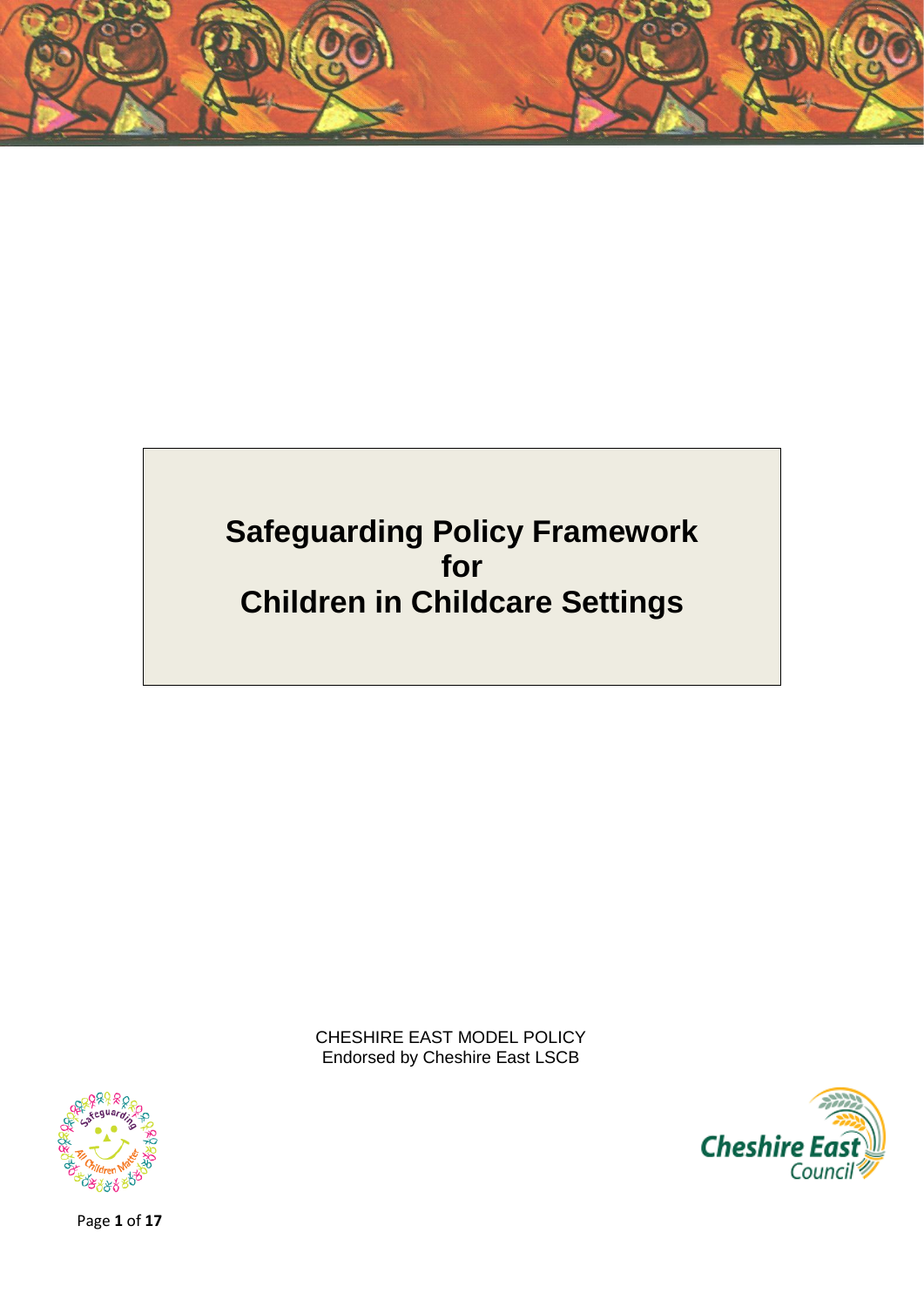

| <b>PERSON RESPONSIBLE FOR POLICY:</b> | ASHDENE PRE-SCHOOL COMMITTEE - ALEX RENSHAW |
|---------------------------------------|---------------------------------------------|
| <b>APPROVED:</b>                      |                                             |
| <b>SIGNED:</b>                        |                                             |
| <b>TO BE REVIEWED:</b>                | <b>SEPTEMBER 2016</b>                       |

At Ashdene Pre-School the named personnel with designated responsibility for safeguarding are:

| <b>Designated</b><br><b>Safeguarding Lead</b> | <b>Deputy Designated</b><br><b>Safeguarding Lead</b> | <b>Safeguarding Owner /</b><br><b>Committee Chair</b> |
|-----------------------------------------------|------------------------------------------------------|-------------------------------------------------------|
| Sarah Campbell                                | Lynn Atkinson and Sarah Bloor                        | Alex Renshaw                                          |
|                                               |                                                      | Contact number                                        |
|                                               |                                                      | 07730614959                                           |
|                                               |                                                      |                                                       |

**The named personnel with Designated Responsibility regarding allegations against staff are:**

| <b>Senior Manager</b> | <b>Deputy Manager</b> | <b>Owner/ Committee</b><br>(in the event of an<br>allegation against the<br>manager) |
|-----------------------|-----------------------|--------------------------------------------------------------------------------------|
| Sarah Campbell        | Lynn Atkinson         | Alex Renshaw<br>07730614959                                                          |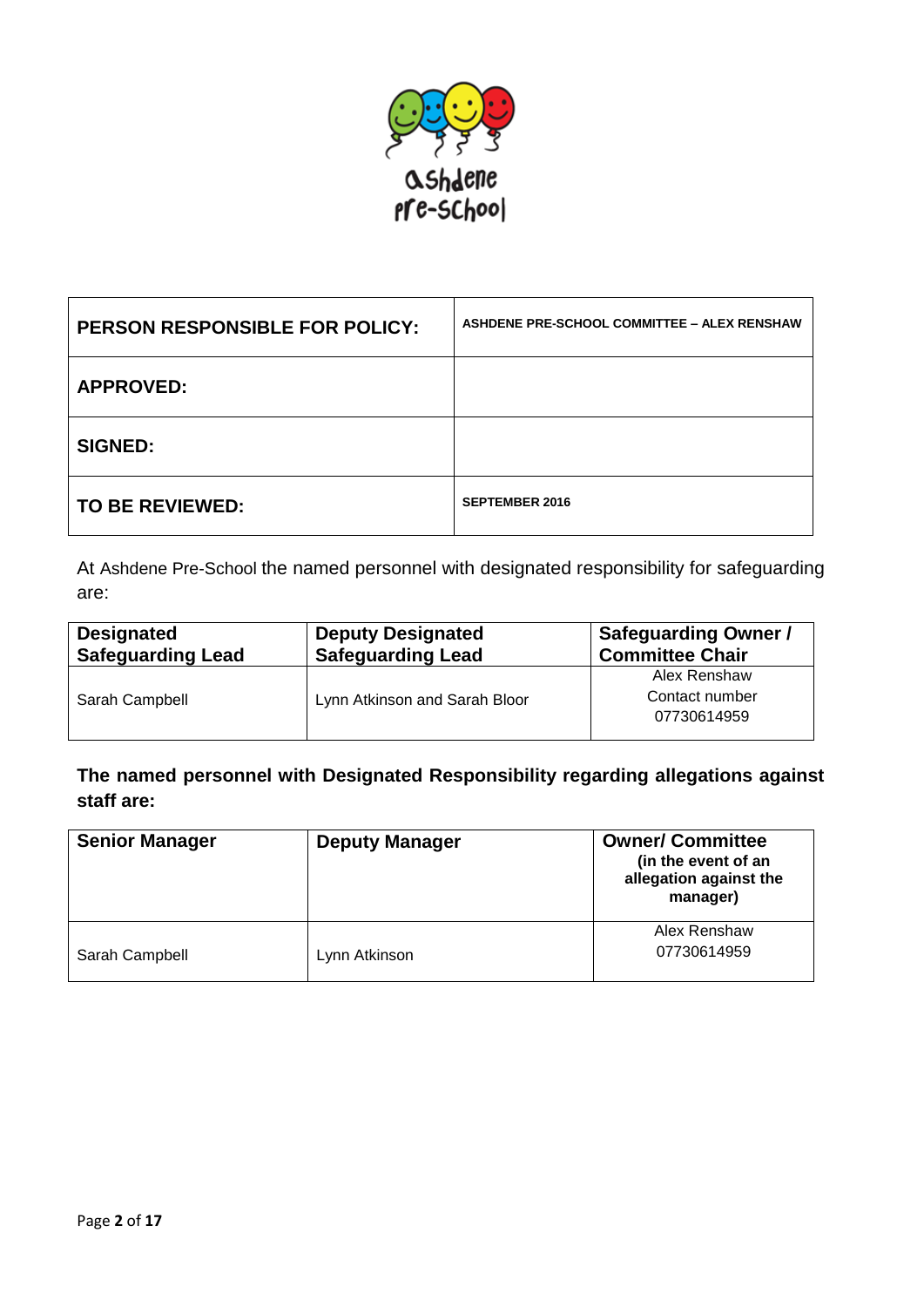## **CONTENTS**

### **Page Number:**

| <b>Introduction</b>                      |   |
|------------------------------------------|---|
| Safeguarding definition                  | 4 |
| Rationale                                | 4 |
| Purpose                                  | 5 |
| Terminology                              | 5 |
| Documentation used to support the policy | 5 |
|                                          |   |

**Section 1: Prevention and early identification:** Through creating a positive culture and ethos where safeguarding is an important part of everyday life in the setting, backed up by training at every level. This includes the setting's responsibility to promote fundamental British values.

| Prevention<br>Early identification: recognising & responding to safeguarding needs<br>Extremism and radicalisation<br>Supporting children at risk<br>Supporting a child who discloses abuse<br>Roles and responsibilities of staff members |
|--------------------------------------------------------------------------------------------------------------------------------------------------------------------------------------------------------------------------------------------|
|--------------------------------------------------------------------------------------------------------------------------------------------------------------------------------------------------------------------------------------------|

**Section 2: The role of the designated safeguarding lead –** identifying and reporting cases of suspected cases of abuse.

| The role of the designated safeguarding lead |  |
|----------------------------------------------|--|
| Record keeping                               |  |

**Section 3 Preventing unsuitable people working with children** – including safer recruitment and creating a code of conduct around suitable professional boundaries. Dealing with allegations against adults working with children and young people.

 Safer recruitment and professional boundaries Procedures for allegations against an adult working with children or young people 12 13

**Section 4 Additional safeguarding policies and procedures** – including the use of mobile phones, cameras, photography, images, mobile recording devices.

| Dedicated setting mobile phone          | 14 |
|-----------------------------------------|----|
| Personal mobiles and electronic devices | 14 |
| Mobiles belonging to visitors           | 14 |
| Mobiles belonging to older children     | 14 |
| Cameras, photography and images         | 14 |
| Other related policies / procedures     | 15 |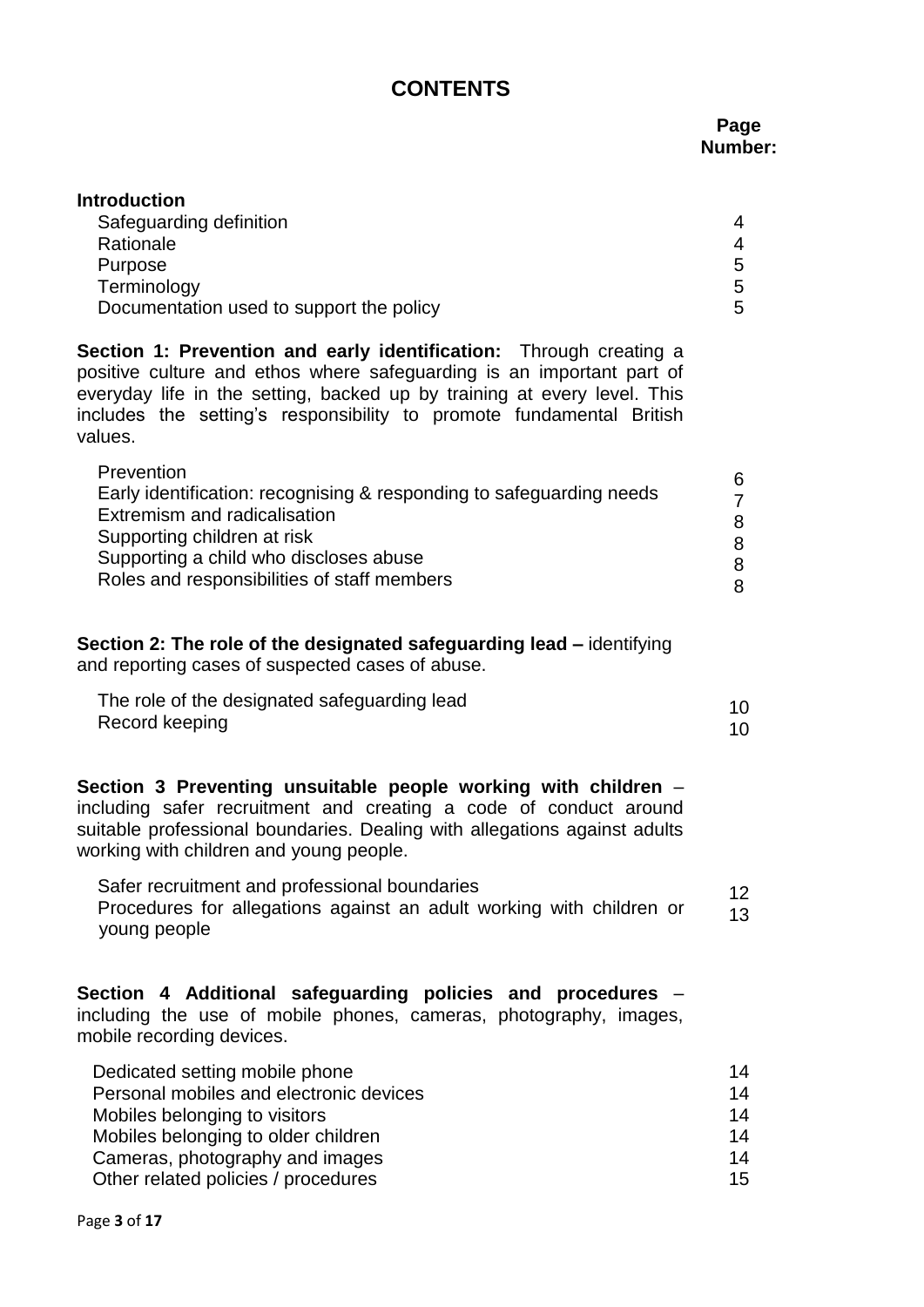#### **INTRODUCTION:**

#### **SAFEGUARDING DEFINITION:**

*"Safeguarding and promoting the welfare of children is defined for the purposes of this policy as:*

- *Protecting children from maltreatment;*
- *Preventing impairment of children's health or development;*
- *Ensuring that children grow up in circumstances consistent with the provision of safe and effective care; and*
- *Taking action to enable all children to have the best outcomes"*

*"Working Together to Safeguard Children" DfE 2015*

Child protection is a part of safeguarding and promoting welfare. It refers to the activity that is undertaken to protect specific children who are suffering, or are likely to suffer, significant harm.

#### **RATIONALE:**

This policy demonstrates Ashdene Preschool commitment and compliance with safeguarding legislation.

Early years and childcare providers have a duty under section 39(1)(b) of the Childcare Act 2006 to comply with the welfare requirements of the Early Years Foundation Stage (September 2014).Early years and childcare providers should ensure that:

- *staff complete safeguarding training that enables them to recognise signs of potential abuse and neglect; and*
- *they have a practitioner who is designated to take lead responsibility for safeguarding children within each early years setting and who should liaise with local statutory children's services agencies as appropriate. This lead should also complete child protection training.*

"Statutory Framework for the Early Years Foundation Stage 2014"

Through their day-to-day contact with children and direct work with families, staff at our setting have a crucial role to play in noticing indicators of possible abuse or neglect and referring them to Children's Services (in Cheshire East or neighbouring authorities dependent upon the child's area of residence). This also involves understanding serious case reviews and how to improve practice to prevent children from falling through the gaps.

The setting works in accordance with 'Working together to Safeguard Children" 2015 and supports the Cheshire East [Local Safeguarding Children Board](http://www.cheshireeastlscb.org.uk/homepage.aspx) (LSCB) Continuum of Need to ensure children receive the most appropriate referral and access provision; actively supporting multi agency planning for those children and, in doing so, providing information about the 'voice of the child' and the child's lived experience as evidenced by observations or information provided.

The management of the setting ensures the return of the LSCB Safeguarding Audit on a yearly basis.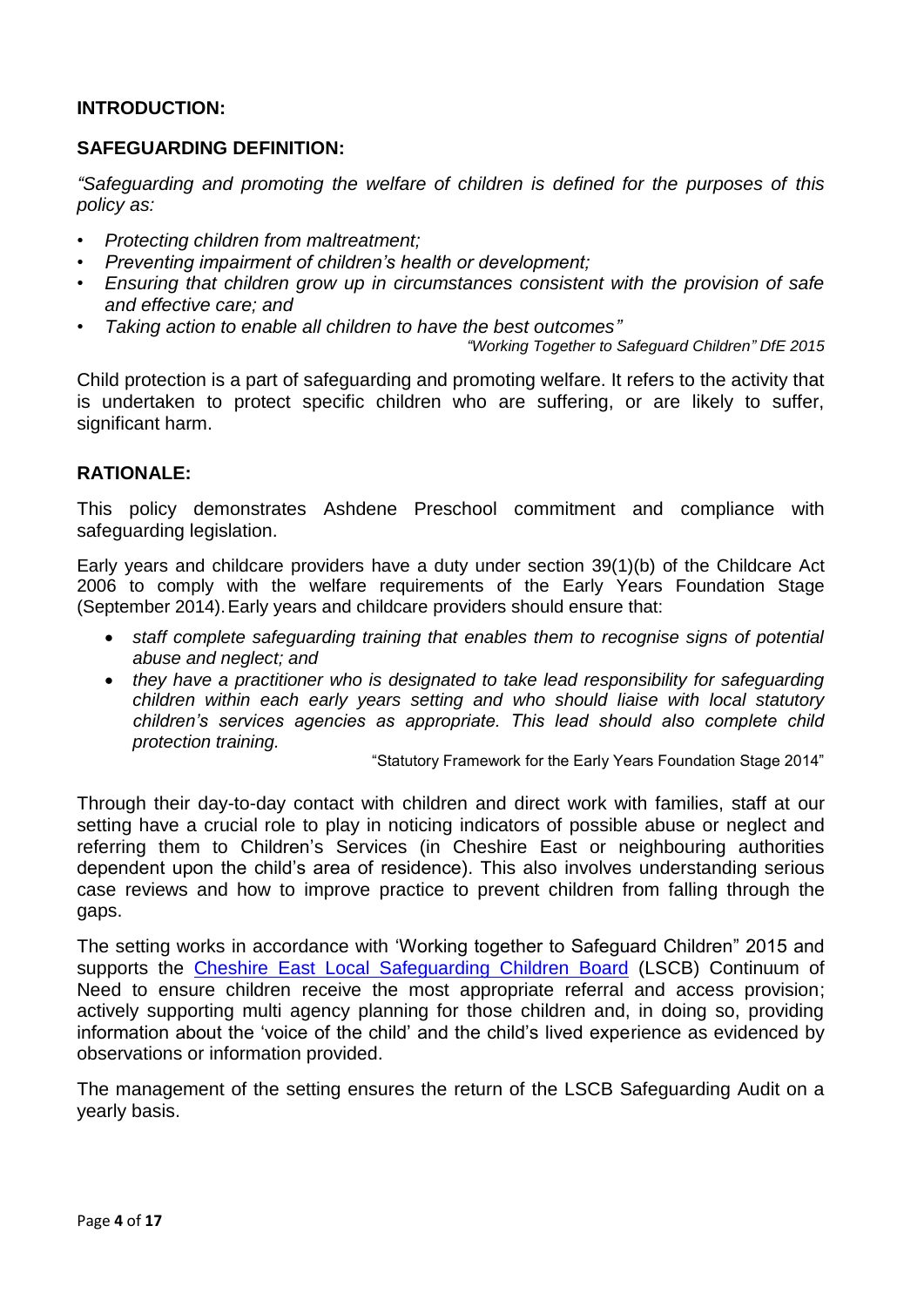## **PURPOSE:**

The purpose of the policy is to ensure that:

- the welfare of the child is paramount.
- all children regardless of age, gender, ability, culture, race, language, religion or sexual identity have equal rights to protection
- all staff have an equal responsibility to act on a suspicion or disclosure that may suggest a child is at risk of harm.
- children and staff involved in Safeguarding issues receive appropriate support.
- staff adhere to a Code of Conduct and understand what to do if a child discloses any allegations against colleagues, the Manager, Owner or member of the Committee.

The procedures contained in this policy apply to all staff, volunteers, sessional workers, students, agency staff or anyone working on behalf of Ashdene Preschool. All staff are trained to understand the safeguarding policy and procedures and we ensure that their knowledge on safeguarding issues are kept up to date.

Our procedures are consistent with Cheshire East Local Safeguarding Children's Board (LSCB) child protection procedures.

## **TERMINOLOGY:**

**Safeguarding and promoting the welfare of children:** refers to the process of protecting children from maltreatment, preventing the impairment of children's health or development, ensuring that children are growing up in circumstances consistent with the provision of safe and effective care and taking action to enable all children to have the best life chances.

**Setting:** refers to all early years providers including, day nursery, pre-school, playgroup, childminders and out of school provision.

**Child Protection:** refers to the activity undertaken to protect specific children who are suffering, or are likely to suffer, significant harm.

**Staff:** refers to employees, students and volunteers; it includes child-minding assistants or co-childminders working together in a child-minding setting

**Parent:** refers to birth parents and other adults who are in a parenting role: carers, stepparents, foster parents, and adoptive parents.

**ChECS:** refers to Cheshire East Consultation Service 0300 123 5012 (option 2)

**LSCB:** refers to Cheshire East Local Safeguarding Children Board

## **DOCUMENTATION USED TO SUPPORT THE POLICY:**

"Working together [to safeguard children" 2015](https://www.gov.uk/government/publications/working-together-to-safeguard-children--2) "Statutory Framework [for the Early Years Foundation Stage" 2014](http://www.foundationyears.org.uk/eyfs-statutory-framework/) ["What to do if you are worried](https://www.gov.uk/government/publications/what-to-do-if-youre-worried-a-child-is-being-abused--2) a child is being abused" 2015 ["Prevent Duty Guidance" 2015](https://www.gov.uk/government/publications/prevent-duty-guidance)

*Further information on 'Disqualification by Association' can be found in the Statutory Framework for the Early Years Foundation Stage paragraphs 3.14 – 3.18.*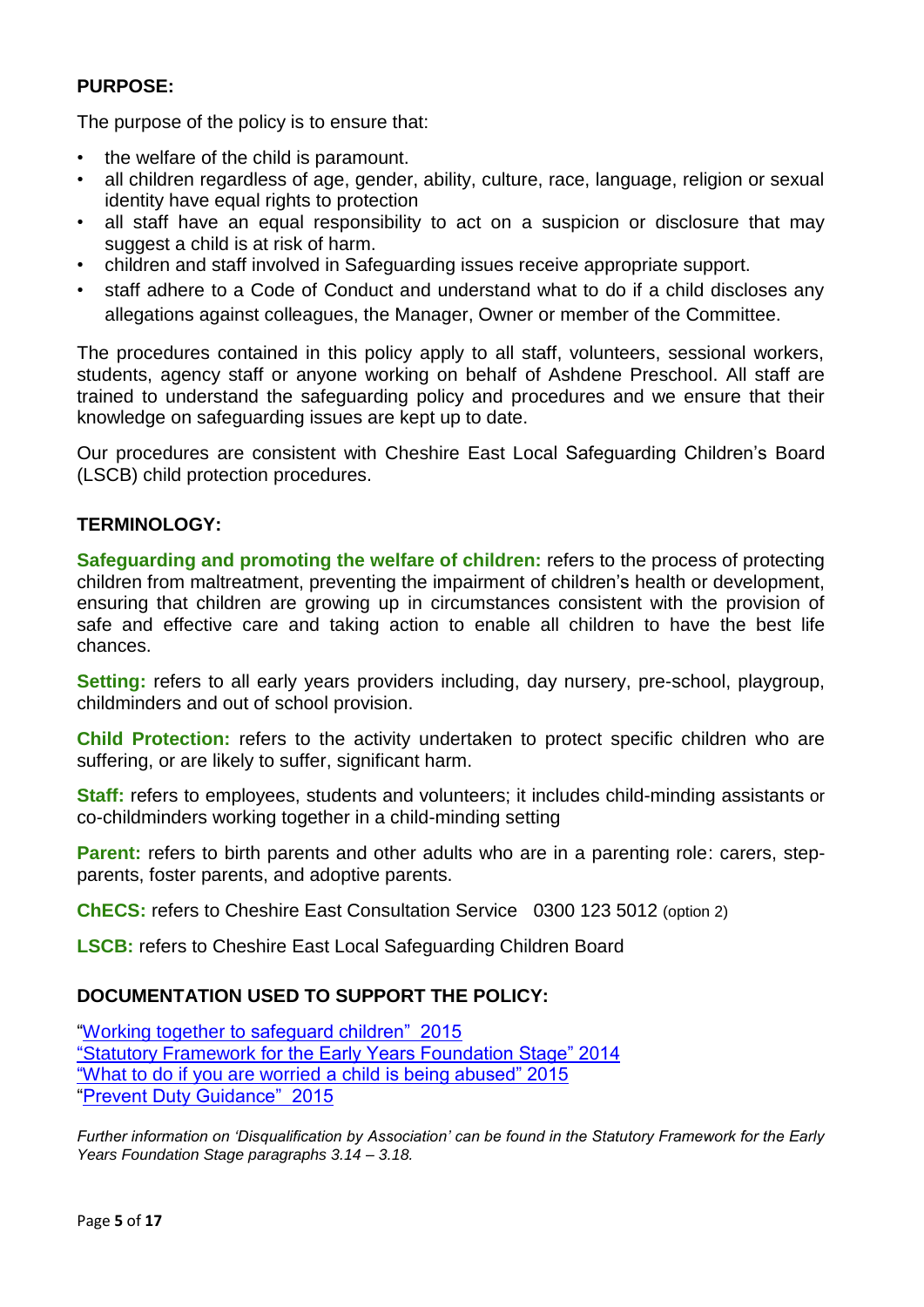#### **SECTION 1: PREVENTION AND EARLY IDENTIFICATION: Including recognising and responding to safeguarding needs:**

Children's understanding of how to keep themselves safe is promoted. They are supported in recognising and managing risks in different situations, including when using the internet and social media, being able to judge what kind of physical contact is acceptable and unacceptable, recognising when pressure from others, including people they know, threatens their personal safety and well-being and supporting them in developing effective ways of resisting pressure.

#### **Prevention:**

The setting has established an ethos where:

- 1.1 children feel secure in a safe environment in which they can learn and develop.
	- 1.1 children are encouraged to talk and are actively listened to. Staff consult, listen and respond appropriately to all children. The Pre-School operates a key person system which enables staff to build a trusting relationship with children. The keyperson is a secure base for a child and is in a position to tune into the children's needs and be aware of any changes in the child's behaviour or emotions.

Children are encouraged to talk about their feelings we have books and resources to support this, there are quiet spaces and routines within Pre-School where children can go and talk to adults for example member of staff sits down with the children at snack time and lunch time, we have a quiet corner and feelings board. Children are consulted about the environment and play activities in the Pre-School and their views acted upon and always listened to and respected. Planning is responsive to children's interests and needs.

- 1.2 clear risk assessments are in place and staff respond consistently to protect young babies and children whilst enabling them to take age-appropriate and reasonable risks as part of their growth and development.
- 1.3 children know that there are adults in the setting whom they can approach if worried or in difficulty.
- 1.4 consistent approaches are in place to promote positive behaviour that is appropriate for individual children's stages of development.
- 1.5 all adults recognise that safeguarding children is everyone's responsibility and are aware of the signs that children or young people may be at risk of harm either within the setting or in the family or wider community outside the setting.
- 1.6 parents are partners in the setting and are encouraged to have an understanding of their obligations regarding Child Protection by intervention as and when appropriate
- 1.7 adequate signposting to external sources of support and advice is in place for staff, parents and children. The parent safeguarding board located in the hallway displays the phone numbers for safeguarding of children concerns for all the local authorities relevant to the children attending pre-school as well as domestic abuse posters. All staff members have access to safeguarding numbers for all local authorities on the staff safeguarding board, in their staff safeguarding booklet and on a safeguarding card on their lanyards.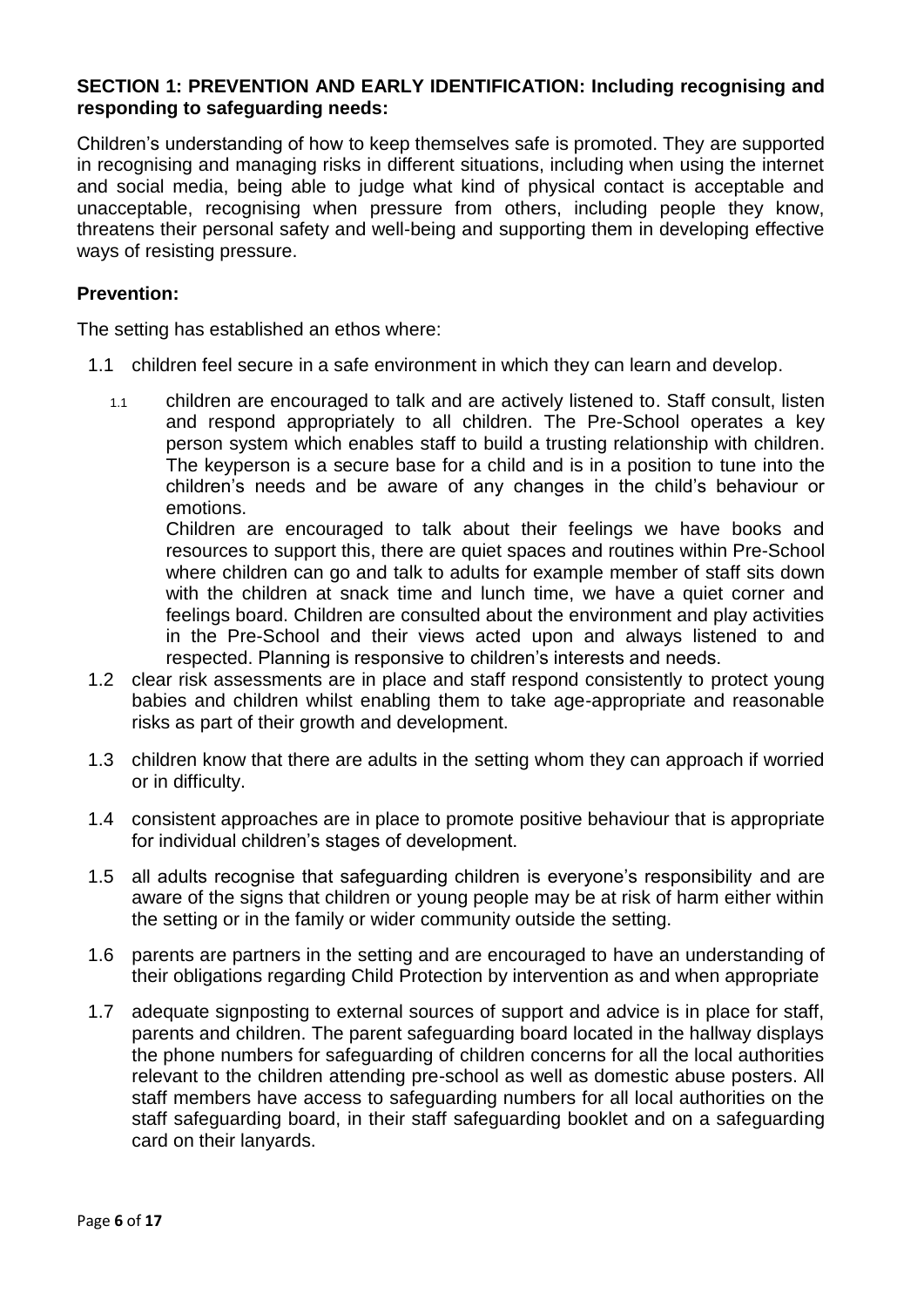- 1.8 there is always a Designated Safeguarding Lead (DSL) or Deputy DSL in the setting who has the seniority and skills, undertakes appropriate Safeguarding training, and is given the time to carry out this important role.
- 1.9 there is a culture where staff are confident to challenge senior leaders over safeguarding concerns.
- 1.11 staff are aware of the DfE guidance contained in ['What to do if you are worried a](https://www.gov.uk/government/publications/what-to-do-if-youre-worried-a-child-is-being-abused--2)  [child is being abused'](https://www.gov.uk/government/publications/what-to-do-if-youre-worried-a-child-is-being-abused--2) – guidance for practitioners March 2015.
- 1.12 there is a commitment to the continuous development of staff with regard to safeguarding training.
- 1.13 the setting has procedures for dealing with allegations of abuse against any member of staff or adult on site, including an allegation of abuse against the DSL/Manager
- 1.14 the setting carries out an annual review of the Safeguarding policy and procedures, and an annual Safeguarding Audit – sharing this with the LSCB on request. **Early identification: recognising and responding to safeguarding needs:**

The setting knows how to identify:

- neglect
- **drug/substance/alcohol misuse by parents/carers**
- child sexual exploitation / trafficked children
- **domestic abuse**
- obesity/malnutrition
- on line grooming
- **EX inappropriate behaviour displayed by staff, or any other person** working with children. For example; inappropriate sexual comments; excessive one-to-one attention beyond the requirements of their usual role and responsibilities; or inappropriate sharing of images.
- bullying: including homophobic, racist, gender and disability.
- self-harm
- **Female Genital Mutilation**
- **Forced Marriage**
- **unaccompanied asylum seeking children**

The setting will:

- 1.15 respond to concerns by developing effective links with relevant agencies and/or by consulting with Cheshire East Consultation Service (ChECS)
- 1.16 undertake appropriate discussion with parents prior to involvement with other agencies unless the circumstances prevent this
- 1.17 in particular, be alert to the potential need for early held for a child who is disabled and has specific additional needs and/or special educational needs
- 1.18 ensure that, where there are unmet needs, a CAF is initiated
- 1.19 send representatives to case conferences, core groups and Child Protection review meetings as requested
- 1.20 understand the need to be aware of child attendance at the setting and alert to patterns of absence that may indicate wider safeguarding concerns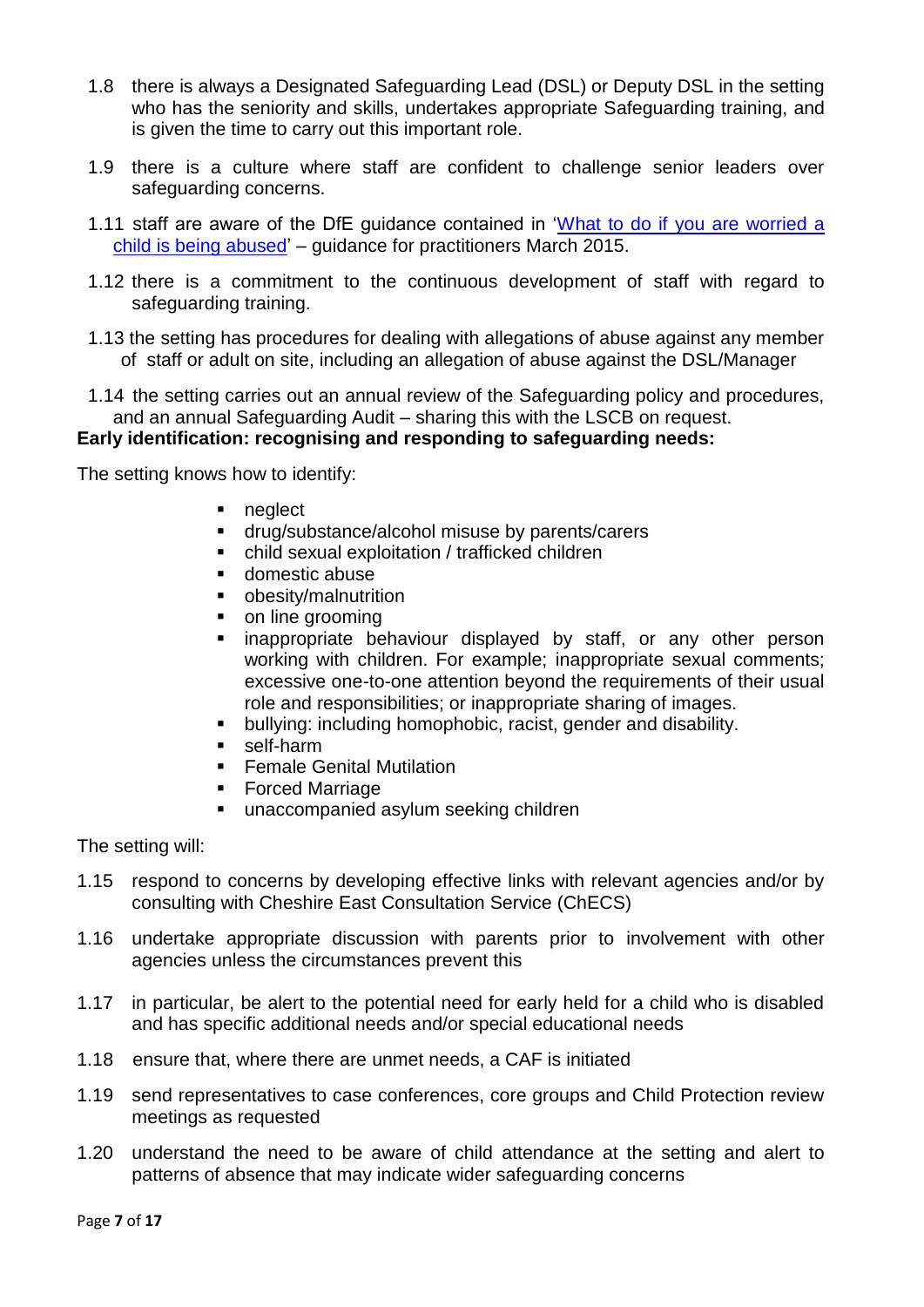1.21 notify any allocated Social Worker if there is an unexplained absence of a child on a Child Protection Plan or Child in Need Plan *(this should be done on the first day of absence)*

1.22 have a procedure in place in the event of a child going missing whilst in your care (i.e. lost child).

Child goes missing on the premises

- As soon as it is noticed that a child is missing the key person/staff alerts the Manager or Senior person in charge.
- The Manager will carry out a thorough search of the building and outside area.
- The register is checked to make sure no other child has also gone astray
- Doors and gates are checked to see if there has been a breach of security whereby a child could wander out.
- If the child is not found, the parent is contacted and the missing child is reported to the police.
- The Manager talks to the staff to find out when and where the child was last seen and records this.
- The Manager contacts the chairperson and reports the incident. The Chairperson, with the management committee, carries out an investigation and may come to the setting immediately.

Child going missing on an outing

- As soon as it is noticed that a child is missing, staff on the outing ask children to stand with their designated person and carry out a headcount to ensure that no other child has gone astray. One staff member searches the immediate vicinity but does not search beyond that.
- The Manager is contacted immediately and the incident is reported.
- The Manager contacts the police and reports the child as missing.
- The Manager contacts the parent, who makes their way to the setting or outing venue as agreed with the Manager. The setting is advised as the best place, as by the time the parent arrives, the child may have been returned to the setting.
- Staff take the remaining children back to the setting
- In an indoor venue, the staff contact the venue's security who will handle the search and contact the police if the child is not found.
- The Manager contacts the chairperson and reports the incident. The chairperson, with the management committee, carriers out an investigation and may come to the setting immediately.
- The manager, or designated staff member may be advised by the police to stay at the venue until they arrive.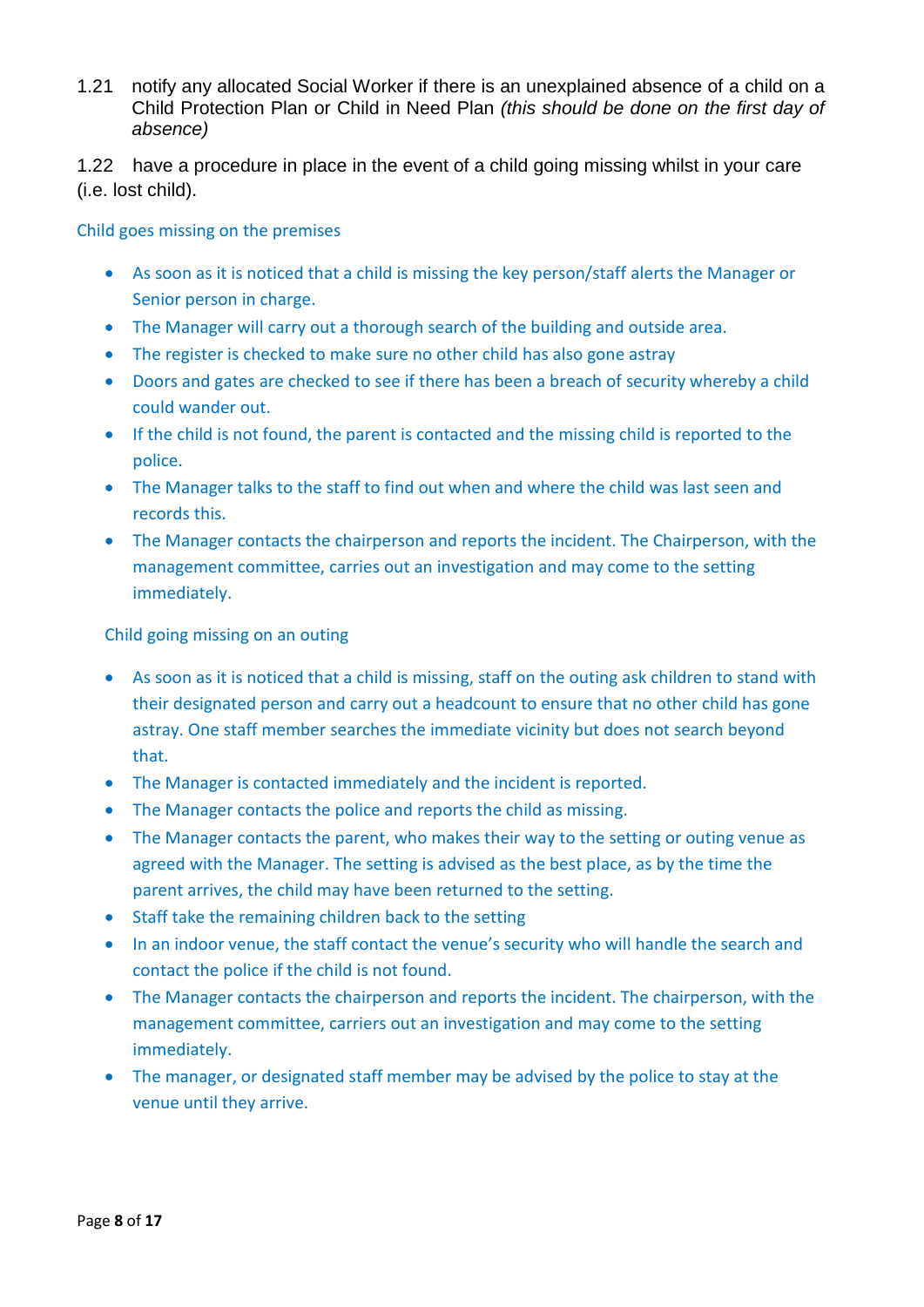- 1.23 acknowledge serious case review findings and share lessons learned with all staff
- 1.24 inform Cheshire East Consultation Service (ChECS) if we become aware of a [Private Fostering arrangement](http://www.cheshireeastlscb.org.uk/professionals/private-fostering-information-for-professionals.aspx)

#### **Extremism and radicalisation:**

1.25 Ashdene Pre-School adheres to the Prevent Duty Guidance, July 2015 following National Guidance ['Fundamental British Values in the Early Years'](http://www.foundationyears.org.uk/2015/03/fundamental-british-values-in-the-early-years/) and actively promotes British Values within the setting.

#### **Supporting children at risk:**

The setting's ethos promotes a positive, supportive and secure environment, giving children a sense of being valued and listened to.

We will:

- 1.26 liaise with other appropriate agencies which support the child
- 1.27 recognise that children living in difficult home environments are vulnerable and are in need of support and protection
- 1.28 monitor child welfare, keeping accurate records and notifying appropriate agencies when necessary
- 1.29 ensure information is transferred safely and securely when a child with a Safeguarding File transfers to another setting/school. Notifying key partners or social workers where a child leaves the setting (as appropriate).

#### **Supporting a child who discloses abuse:**

When a child discloses abuse we will:

- **EXTER** listen rather than directly question, remain calm
- never stop a child who is recalling significant events
- make a record of discussion to include time, place, persons present and what was said (child language – do not substitute words)
- **advise you will have to pass the information on**
- avoid coaching/prompting
- never take photographs of any injury
- allow time and provide a safe haven / quiet area for future support meetings
- at no time promise confidentiality to a child or adult

#### **Roles and responsibilities of all staff members:**

"*Providers must train all staff to understand their safeguarding policy and procedures, and ensure that all staff have up to date knowledge of safeguarding issues. Training made available by the provider must enable staff to identify signs of possible abuse and neglect at the earliest opportunity, and to respond in a timely and appropriate way".*

*[Statutory Framework for the Early Years Foundation Stage](http://www.foundationyears.org.uk/eyfs-statutory-framework/)*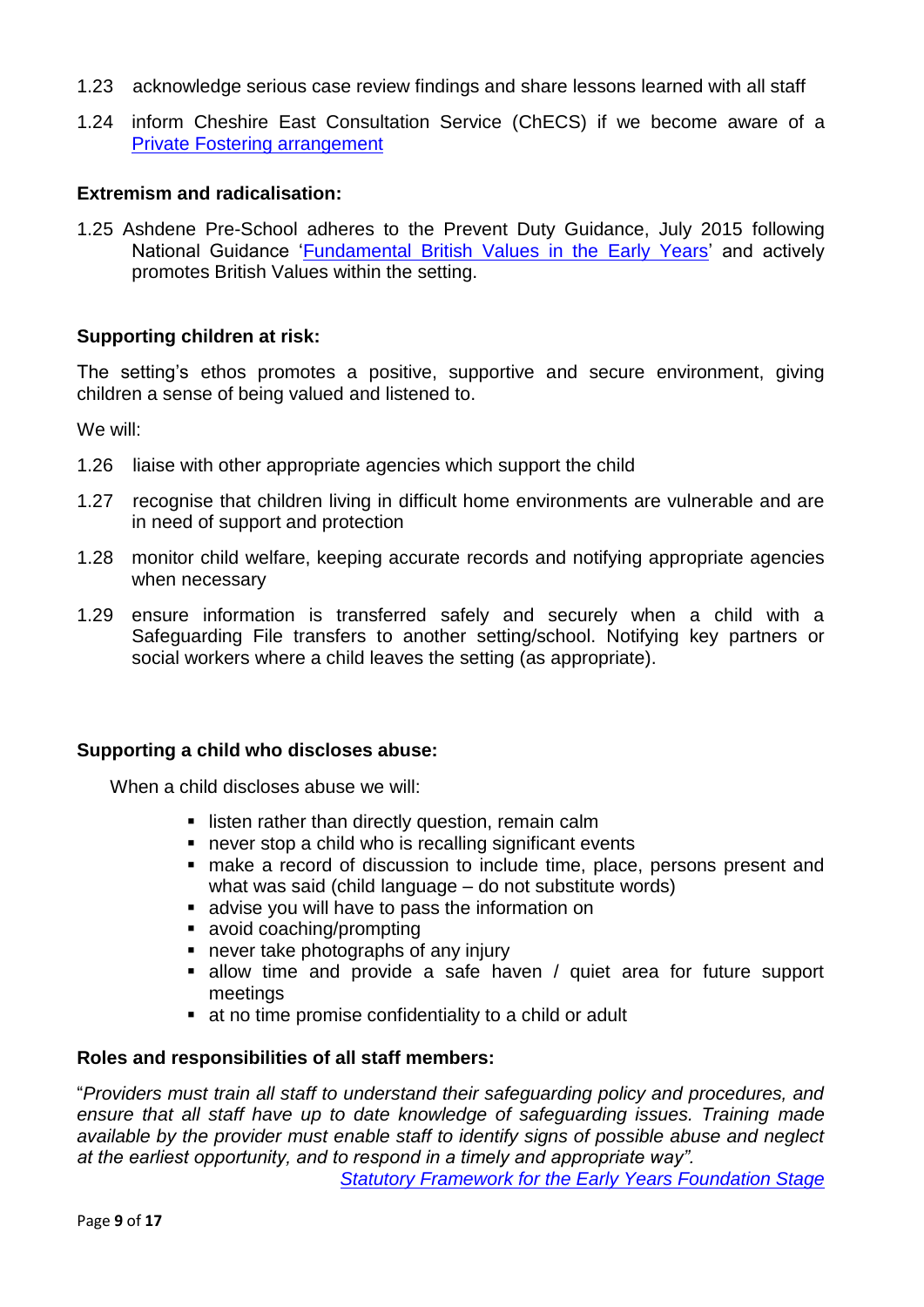All staff will be alert to:

- significant changes in children's behaviour
- deterioration in children's general well-being
- unexplained bruising, marks or signs of abuse or neglect
- children's comments which give cause for concern
- any reasons to suspect neglect or abuse outside the setting for example in the child's home
- inappropriate behaviour displayed by other members of staff, or any other person working with the children. For example: inappropriate sexual comments; excessive one-to-one attention beyond the requirements of their usual role and responsibilities; or inappropriate sharing of images.

The setting will ensure that every member of staff and person working on behalf of the setting:

- 1.30 has an individual responsibility to refer Safeguarding (Child Protection) concerns to the DSL; and will be vigilant in identifying cases of abuse at the earliest opportunity.
- 1.31 knows how to support and respond to a child who discloses significant harm
- 1.32 is clear on the procedure to follow to report concerns of misconduct of any member of staff including the DSL or Manager.
- 1.33 is confident to challenge senior leaders over safeguarding concerns.
- 1.34 knows the name of the Designated Safeguarding Lead (DSL) and deputy DSL (in the absence of the DSL) and their role and responsibility.
- 1.35 will receive training at the point of induction and on an ongoing basis so that they know and understand the settings Safeguarding Policy and Procedures and know where they can be found. It is all staff's responsibility to read and ensure they understand the policy.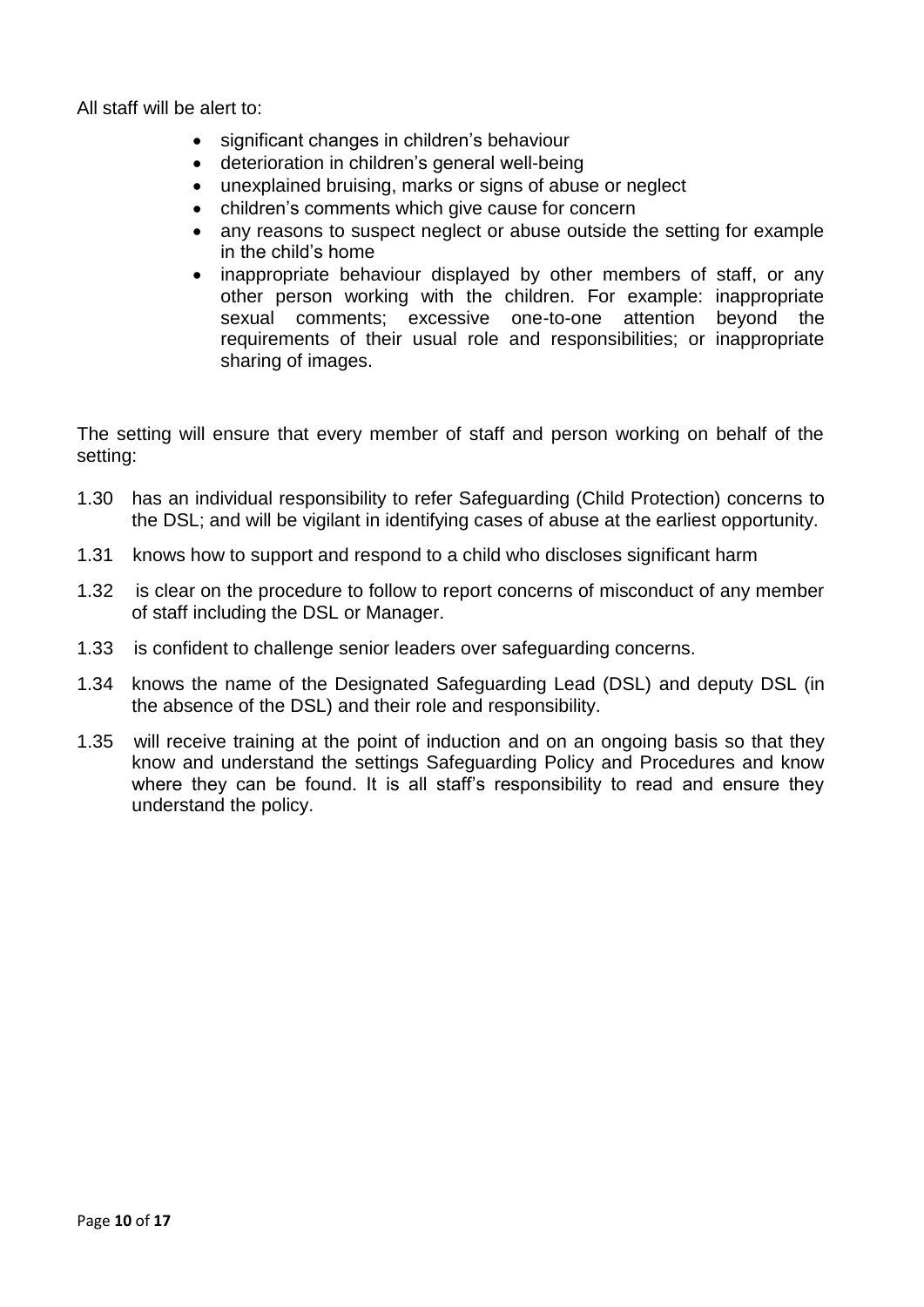## **SECTION 2: THE ROLE OF THE DESIGNATED SAFEGUARDING LEAD**

## **The role of the Designated Safeguarding Lead (DSL) and Deputy Safeguarding Lead**

The DSL/deputy DSL will:

- 2.1 ensure that all staff, including new staff in the setting, know who their DSL/Deputy DSL is at all times.
- 2.2 ensure that all staff including new staff and volunteers receive induction and ongoing training in the setting's safeguarding policy and procedures.
- 2.3 raise awareness of the settings safeguarding policies, procedures and systems with parents and carers.
- 2.4 ensure policies and procedures are reviewed at least annually and are kept updated to reflect national policy, serious case reviews etc as required.
- 2.5 keep up to date with current safeguarding and child protection legislation
- 2.6 liaise with local statutory children's services agencies and with the LSCB
- 2.7 share child protection information with the DSL of any receiving setting or school when children leave the setting and ensure safeguarding records are transferred securely.
- 2.8 develop effective links with relevant agencies and other professionals and cooperate as required with their enquiries regarding safeguarding matters including cooperation with serious case reviews, attendance at strategy meetings, initial and review child protection conferences, core group and child in need review meetings
- 2.9 ensure that consistent and effective record keeping systems are in place and guidelines are followed throughout the setting.
- 2.10 ensure that a system is in place to review incidents and observations to identify patterns of concern.
- 2.11 contribute to assessments and provide reports to initial and review conferences which have been shared with parents first.

#### **Record keeping:**

Ashdene Pre-school will follow Cheshire East's safeguarding procedures with reference to Cheshire East LSCB "*Recording and reporting Guidance." September 2015.*

The Designated Safeguarding Lead /Deputy DSL ensure that:

- 2.12 Safeguarding information including Child Protection information is stored and handled in line with the principles of the Data Protection Act 1998 ensuring that information is:
	- used fairly and lawfully
	- for limited, specifically stated purposes
	- used in a way that is adequate, relevant and not excessive
	- accurate
	- kept for no longer than necessary
	- handled according to people's data protection rights
	- kept safe and secure.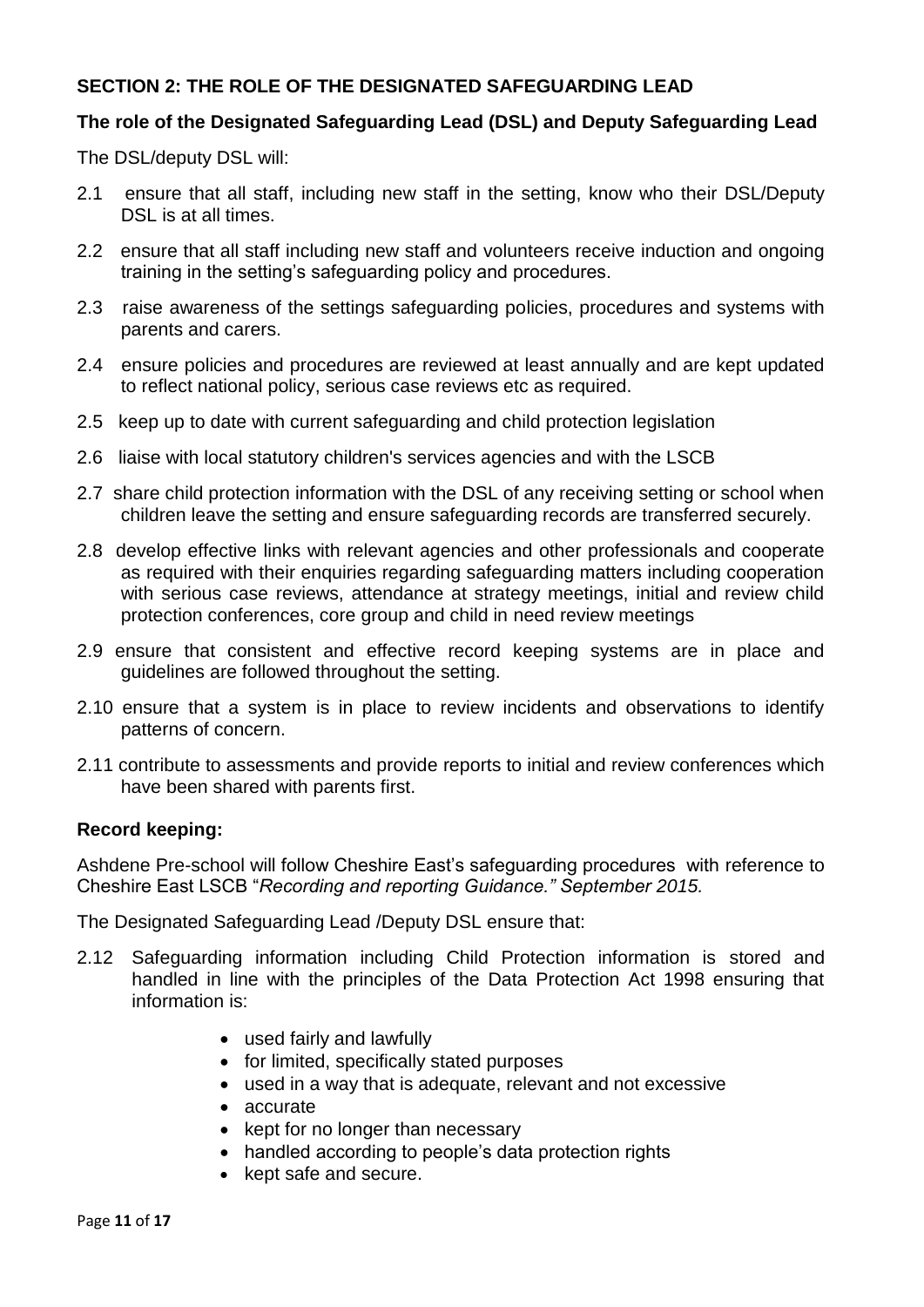- 2.13 Any concerns about a child will be recorded in writing within 24 hours. All records will provide a factual, evidence-based account. Timely, accurate recording of every episode/ incident/ concern/ activity/ actions will be made including telephone calls to other professionals. Records will be signed, dated and where appropriate, witnessed.
- 2.14 The DSL will be aware of the collective impact of these records and take action to consult with ChECS where the nature and number of records creates a concern.
- 2.15 Hard copies of records or reports relating to Safeguarding and Child Protection concerns will be kept in a separate, confidential file, securely stored away from the child's main file. Authorisation to access these records will be controlled by the Designated Safeguarding Lead (DSL) / Manager.
- 2.16 In the case of a child protection referral, serious injury, or where serious concerns are raised, the DSL will immediately consult with Cheshire East Consultation Service (ChECS).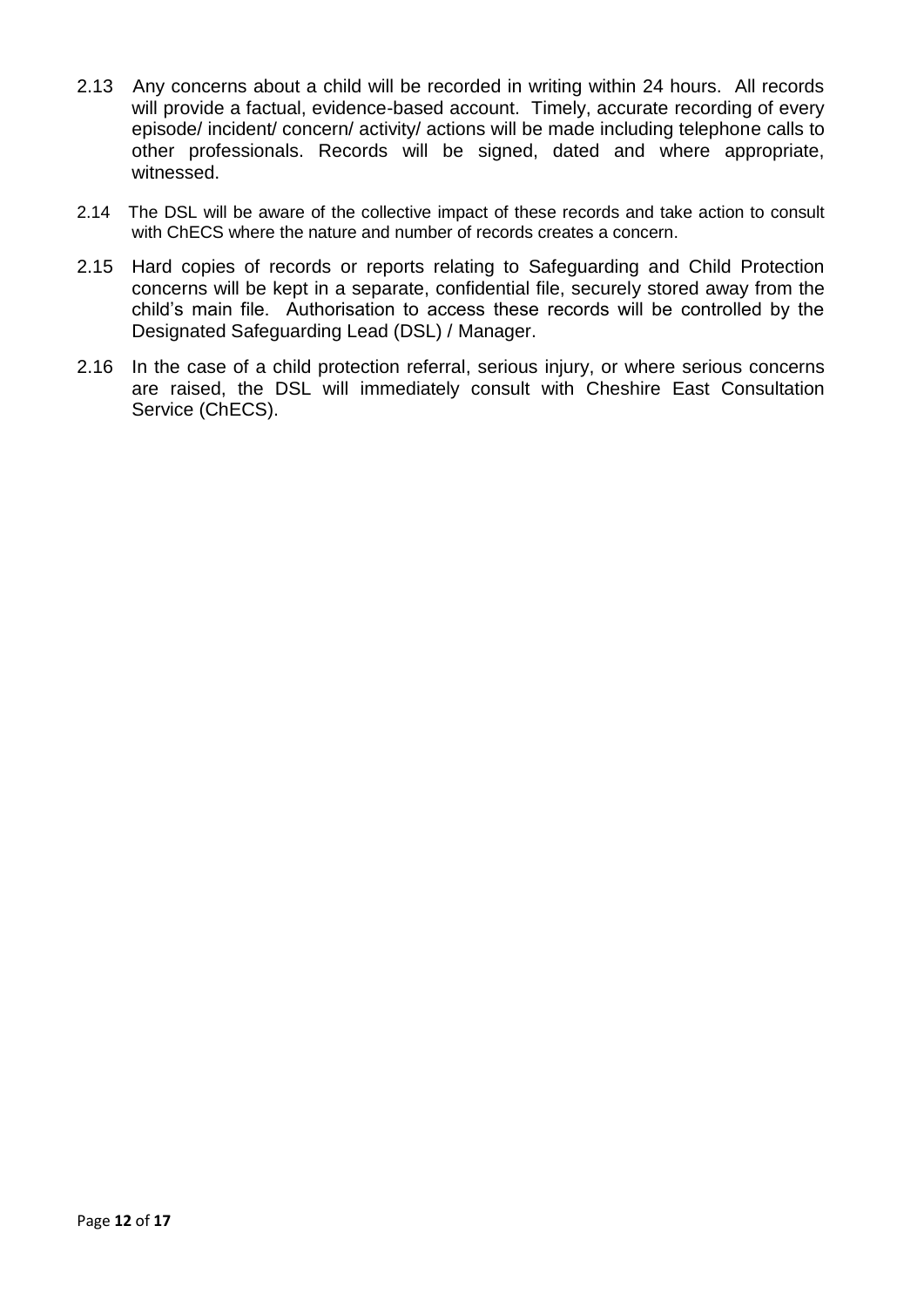### **SECTION 3: PREVENTING UNSUITABLE PEOPLE WORKING WITH CHILDREN:**

#### **Safer recruitment and professional boundaries:**

Our setting ensures that all appropriate measures are applied in relation to everyone who works in the setting who is likely to be perceived by the children as a safe and trustworthy adult.

We will ensure that:

- 3.1 all adults who are likely to have regular contact with children (including those living or working on the premises) are checked for their suitability. *(For childminders this includes ensuring that Ofsted is supplied with timely information about anyone over the age of 16 years on the premises in order to carry out these checks.*)
- 3.2 we operate safer recruitment practices including appropriate Disclosure and Barring Service (DBS) and barred list checks, reference checks, verifying identity, vocational qualifications, obtaining professional references, checking previous employment history and ensuring that a candidate has the health and physical capacity for the job.
- 3.3 all staff are required to disclose any convictions, cautions, court orders, reprimands and warnings that may affect their suitability to work with children (whether received before or during their employment at the setting). This will also include "disqualification checks" taking into account that a childcare worker may become disqualified because they live in the same household as another person who is disqualified, or because they live in the same household where a disqualified person is employed.
- 3.4 we do not allow people whose suitability has not been checked to have unsupervised contact with children.
- 3.5 any volunteers are appropriately supervised at all times.
- 3.6 all staff have a copy of, and have read and understood, our safeguarding policy and procedures. They have up-to-date knowledge of safeguarding issues including know how to report concerns about a colleague's behaviour.
- 3.7 all staff adhere to a published code of conduct and other professional standards at all times, including activities out of hours. Staff are aware of social media / on-line conduct and have signed the settings e-safety policy.
- 3.8 "Practitioners must not be under the influence of alcohol or any other substance which may affect their ability to care for children. If practitioners are taking medication which may affect their ability to care for children, those practitioners should seek medical advice. Providers must ensure that those practitioners only work directly with children if medical advice confirms that the medication is unlikely to impair that staff member's ability to look after children properly. Staff medication on the premises must be securely stored, and out of reach of children at all times."*Para.3.19 Statutory Framework for the Early Years Foundation Stage 2014*
- 3.9 any disciplinary proceedings against staff related to Child Protection matters are concluded in full in accordance with Government guidance and Local procedures.
- 3.10 staff are given support and confidence to report misconduct.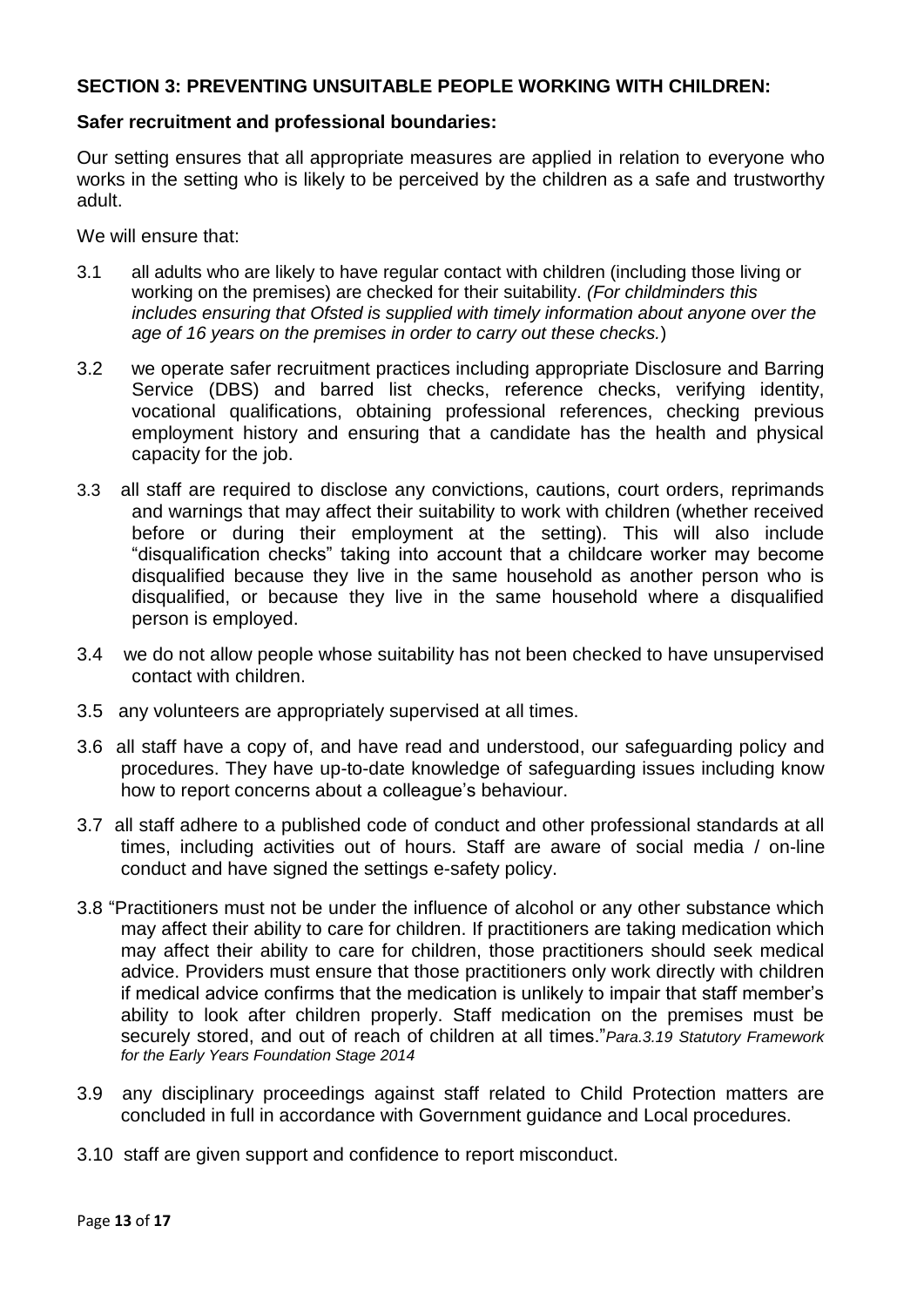## **Procedures for allegations against an adult working with children or young people**:

"Registered providers must inform Ofsted or their childminder agency of any allegations of serious harm or abuse by any person living, working, or looking after children at the premises (whether the allegations relate to harm or abuse committed on the premises or elsewhere). Registered providers must also notify Ofsted of the action taken in respect of the allegations. These notifications must be made as soon as is reasonably practicable, but at the latest within 14 days of the allegations being made. A registered provider, who, without reasonable excuse, fails to comply with this requirement, commits an offence*".* 

*Para.38. Statutory Framework for the Early Years Foundation Stage 2014*

- 3.11 All staff are made aware of the procedures to be followed if there is an allegation against an adult working with children. The procedures are applied where there is a concern of any allegation of serious harm or abuse by any person living, working, or looking after children at the premises (whether the allegations relate to harm or abuse committed on the premises or elsewhere).
	- $\blacktriangleright$  Behaved in a way that has harmed, or may have harmed, a child
	- Possibly committed an offence against, or related to, a child; or
	- Behaved towards a child or children in a way that indicates they may pose a risk of harm to children

The above criteria relates to the adult's behaviour in the **workplace,** the **community** and in their **home and social life.**

- 3.12 Allegations must be reported to and discussed with the Manager who will report the matter to the Local Authority Designated Officer (LADO) by completing a LADO referral form and will seek their advice on the next steps.
- 3.13 Staff are aware that if the allegation of abuse is against the Manager they will report the matter to the setting Owner / Chair who will speak to the LADO to discuss the next steps.
- 3.14 The '*Emergency Duty Team*' should be contacted outside normal working hours: 0300 123 5022.
- 3.15 Staff are aware that no member of staff will conduct their own investigation or pass on information to the alleged perpetrator without prior consultation with the LADO. In all allegations the LADO will advise on the action to take when the matter has been formally considered after receipt of the LADO referral form.
- 3.16 The Manager will keep written, signed and dated records detailing any allegation and action taken as near to the time of disclosure as possible even when no investigation is undertaken; following up any verbal referral in writing within 24 hours.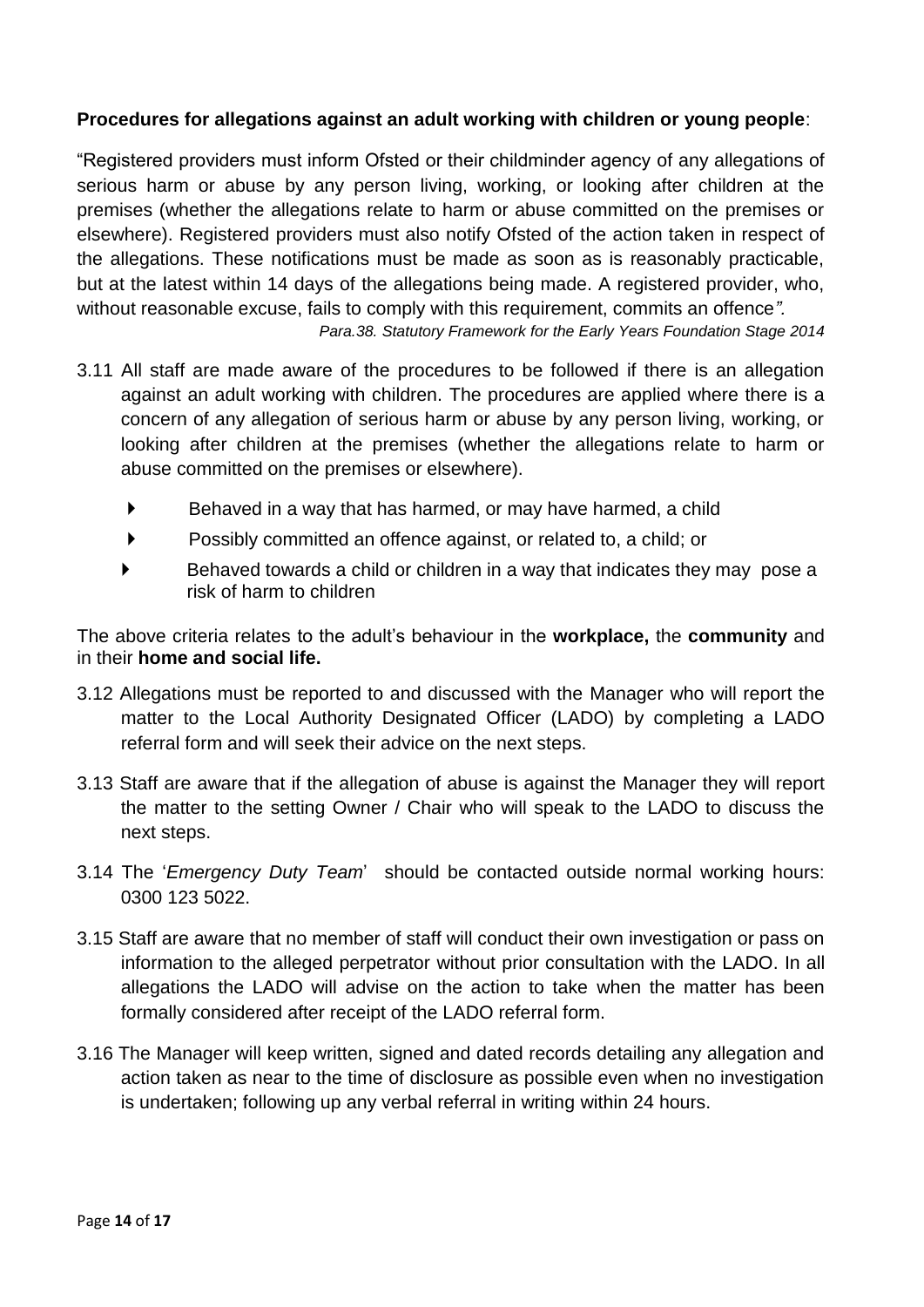## **4. ADDITIONAL SAFEGUARDING POLICIES AND PROCEDURES:**

## **Use of mobile phones and cameras:**

## **Dedicated setting mobile phone:** *(If the setting has one)*

To protect children we will ensure that the dedicated setting mobile phone:

- 4.1 is stored securely when not in use.
- 4.2 is protected with a password, is clearly labelled and its use is open to scrutiny. All staff are vigilant and alert to any potential misuse.
- 4.3 is only used by allocated people who have a clear understanding of what constitutes misuse and know how to minimise the risk. These staff are responsible for their own behaviour regarding the use of the phone and avoid putting themselves into compromising situations which could be misinterpreted and lead to potential allegations.
- 4.4 is not used in areas such as toilets, changing rooms, nappy changing areas and sleep areas.
- 4.5 does not detract from the quality of supervision and care of children.

## **Personal mobiles and electronic devices:**

- 4.6 Personal mobile phones and recording devices (tablets, cameras, laptops etc) are never used in the setting.
- 4.7 If staff have personal phones or devices these are not to be brought onto the premises. In certain circumstances and with prior permission from the Pre-School Manager mobile phones may be brought onsite however these must be kept in the office and switched off whilst staff are on duty.

## **Mobiles belonging to visitors:**

4.8 We request that mobiles belonging to visitors are either switched off and/ or stored securely in the office on entering the setting.

#### **Cameras photography and images:**

- 4.10 Obtain parents' and carers' consent for photographs to be taken or published (for example, on our website or in newspapers or publications).
- 4.11 Ensure the setting's designated camera is only used in the setting and any images taken will not be emailed as it may not be secure. (In some instances, it may be required to seek parental permission to email images, but the potential risks must be made clear to parents).
- 4.12 Ensure that children are appropriately dressed, and do not use the child's name with an image on a photograph.
- 4.13 Ensure that parents personal cameras are not used to take photographs, video or audio recordings in our setting without prior explicit written consent from the setting, for example, for a special event, such as Christmas plays.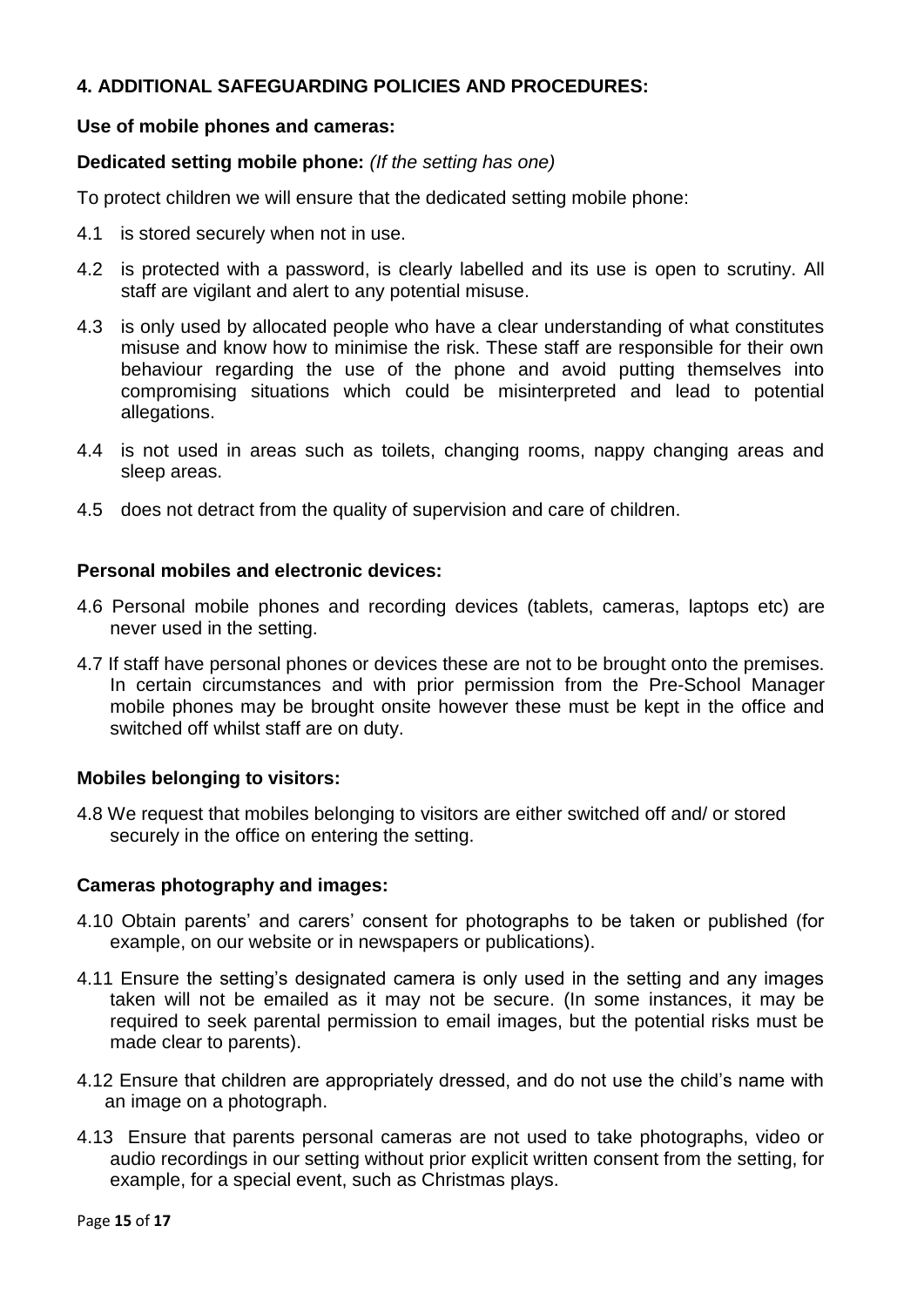- 4.14 Ensure that all images are stored securely and password protected. Where images are stored the setting will register with the [Information Commissioners Office](https://ico.org.uk/) (ICO), in accordance with data protection laws.
- 4.15 Ensure where professional photographers are used DBS's, references and parental consent will be obtained prior to photographs being taken.
- 4.16 Ensure 'acceptable use' rules regarding the use of cameras by children are embedded in practice.
- 4.17 Ensure the use of cameras, webcams and CCTV is closely monitored and open to scrutiny. *(Information on the use of CCTV can be found on the ICO website)*

## **Use Of Cameras**

- Photographs are taken to record a child's learning and developing within the early years foundation stage.
- Images are only taken on the preschool cameras.
- Images are downloaded on to the Pre-school computer which is password protected.
- With parents permission photographs are used internally for learning journeys, Pre-School displays and newsletters. With parents permission photographs may also be put on our website and used in the press.
- Unused photographs are to be shredded.
- Photographs are kept for the academic year on the main computer and then deleted.
- The cameras are locked away at the end of the session.
- Images are downloaded by the office administrator or the Management team